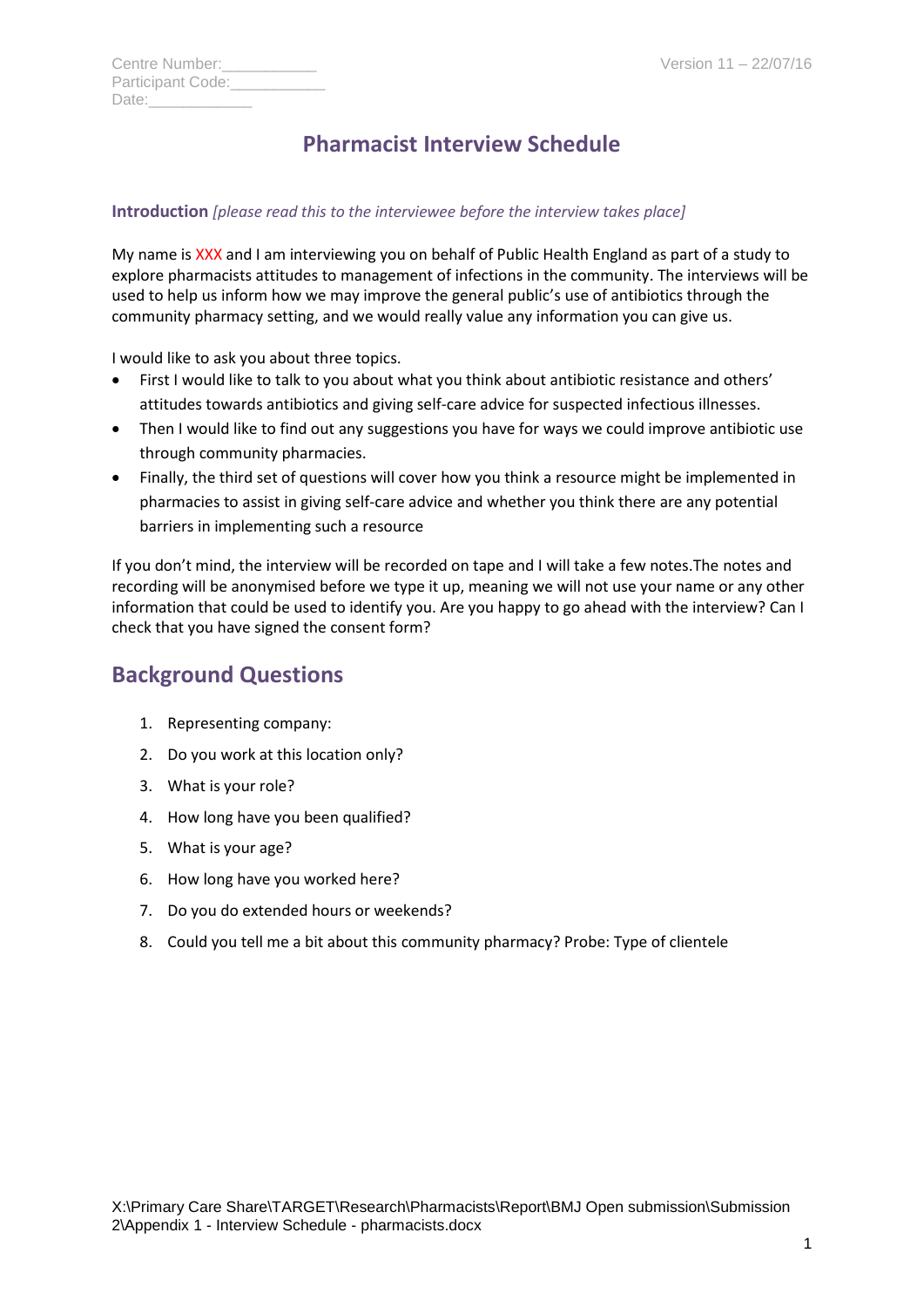# **Section One – We are now going to discuss your thoughts and opinions on antibiotic resistance, common infections, self-care and antibiotic use**

1. Could you tell me a little bit about what you know about antibiotic resistance? *Probe: What do you think are the consequences of antibiotic resistance? To what extent do you think it's important to slow its development?* (Knowledge) (Beliefs about consequences)

#### **Giving self-care advice**

- 2. Could you tell me a bit about how the general public raise or discuss common infections with you in the pharmacy? (Environmental context and resources)
- 3. What skills are required for giving advice about common infections in community pharmacy? (Skills/interpersonal skills)
- 4. Are there any barriers in your role that limits your advice to patients about self-caring for common infections? (Social/professional role/identity)
- 5. How easy or difficult is it to know if a patient presenting to you with a common infection needs an antibiotic? (Beliefs about capability )
- 6. In a typical day, how often do you give self-care advice? *Probe: What about for people purchasing certain remedies? Are there any particular queues, prompts of characteristics which indicate that you should give advice?* (Memory, attention and decision processes)
- 7. What kind of attitudes have you encountered when giving self-care advice? *Probe: How satisfied are patients with the self-care advice you give? (*Social influence)
- 8. To what extent do patients raise the topic of antibiotics during a conversation about selfcare? How do you respond when this happens? (Skills/interpersonal skills)
- 9. Tell me about the advantages and disadvantages of giving self-care advice in the pharmacy setting compared to in a GP practice? (Beliefs about consequences)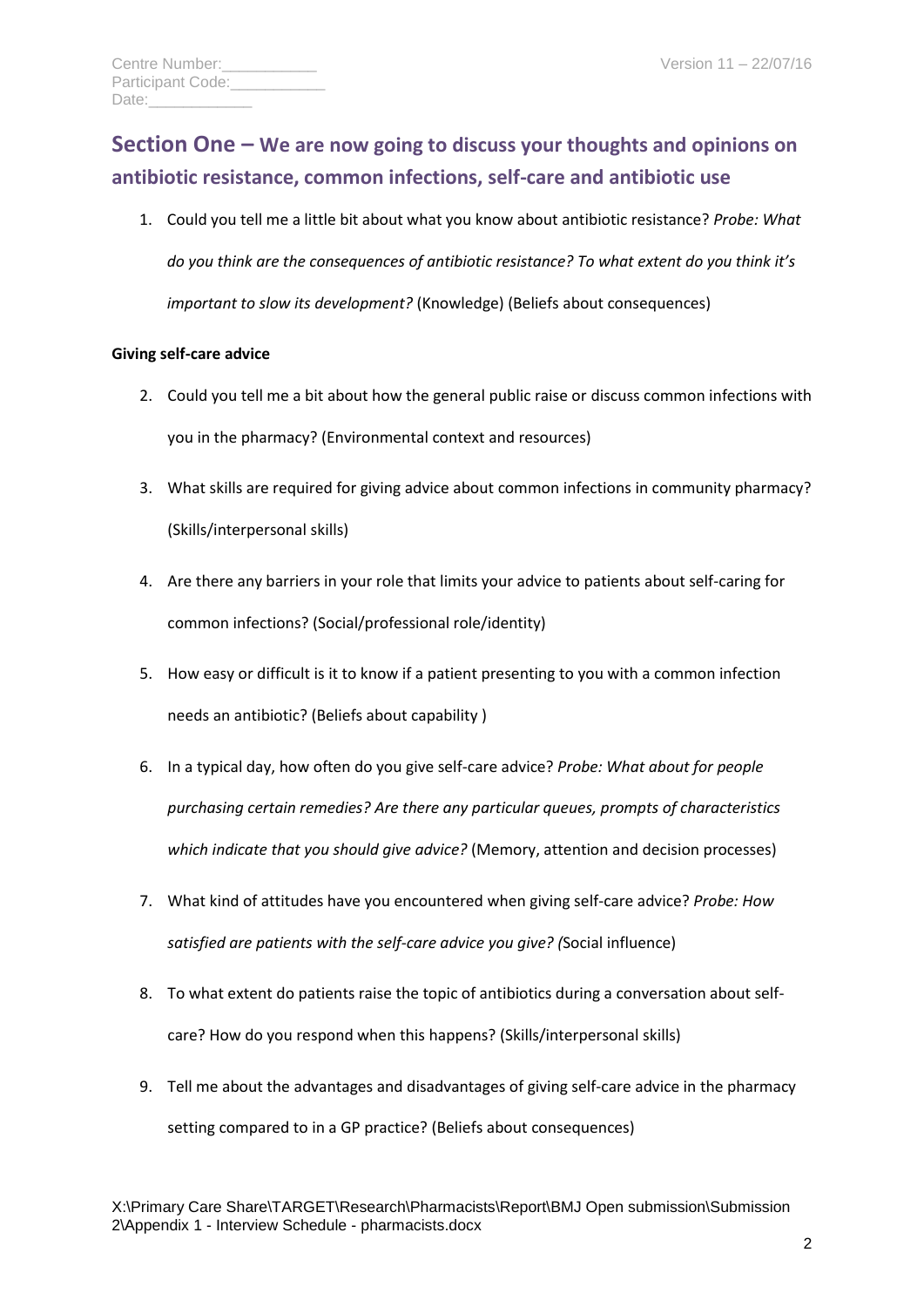- 10. What motivates you to give self-care advice? *Probe: to what extent do you consider antimicrobial resistance when giving self-care advice?* (Reinforcement)
- 11. Can you tell me about situations where you decide to not give self-care advice. *Probe: What makes you decide that it's not required?* (Memory, attention and decision processes)
- 12. To what extent do you think managing common infections in community pharmacy can slow antimicrobial resistance? (Beliefs about consequences)
- 13. Do you seek colleagues' opinions before giving self-care advice? Probe: In pharmacy meetings? Training? One to one discussions etc. (Social Influence)
- 14. Do you receive any feedback on your advice? How do you know you gave good advice? Probe: Training, feedback, from colleagues, case reviews? (Behavioural regulation)
- 15. Do you receive feedback if you advised a patient to only self-care who might have benefited from an antibiotic? *Probe: To what extent do you consider this when giving advice? How useful would it be for you to receive feedback on this?* (Beliefs about consequences)
- 16. Do you receive feedback if you advise a patient to go to their GP but they get advised to selfcare or take over the counter medication? *Probe: How useful would it be for you to receive feedback on this?* (Beliefs about consequences)
- 17. If you wanted to improve or advance your own practice to managing self-care advice to patients how would you do it? *(training, self change, shop level change, chain level change, professional spread)*. *Probe: If so – what kind of training/change/layout etc.* (Behavioural regulation) – If training is mentioned, ask about CPPE.
- 18. Can you tell me about any education you have had about managing common infections with self-care advice and antimicrobial resistance? Probe: Probe: To what extent are these topics linked in your training? (Skills/interpersonal skills)

#### **Antibiotic use and advice**

X:\Primary Care Share\TARGET\Research\Pharmacists\Report\BMJ Open submission\Submission 2\Appendix 1 - Interview Schedule - pharmacists.docx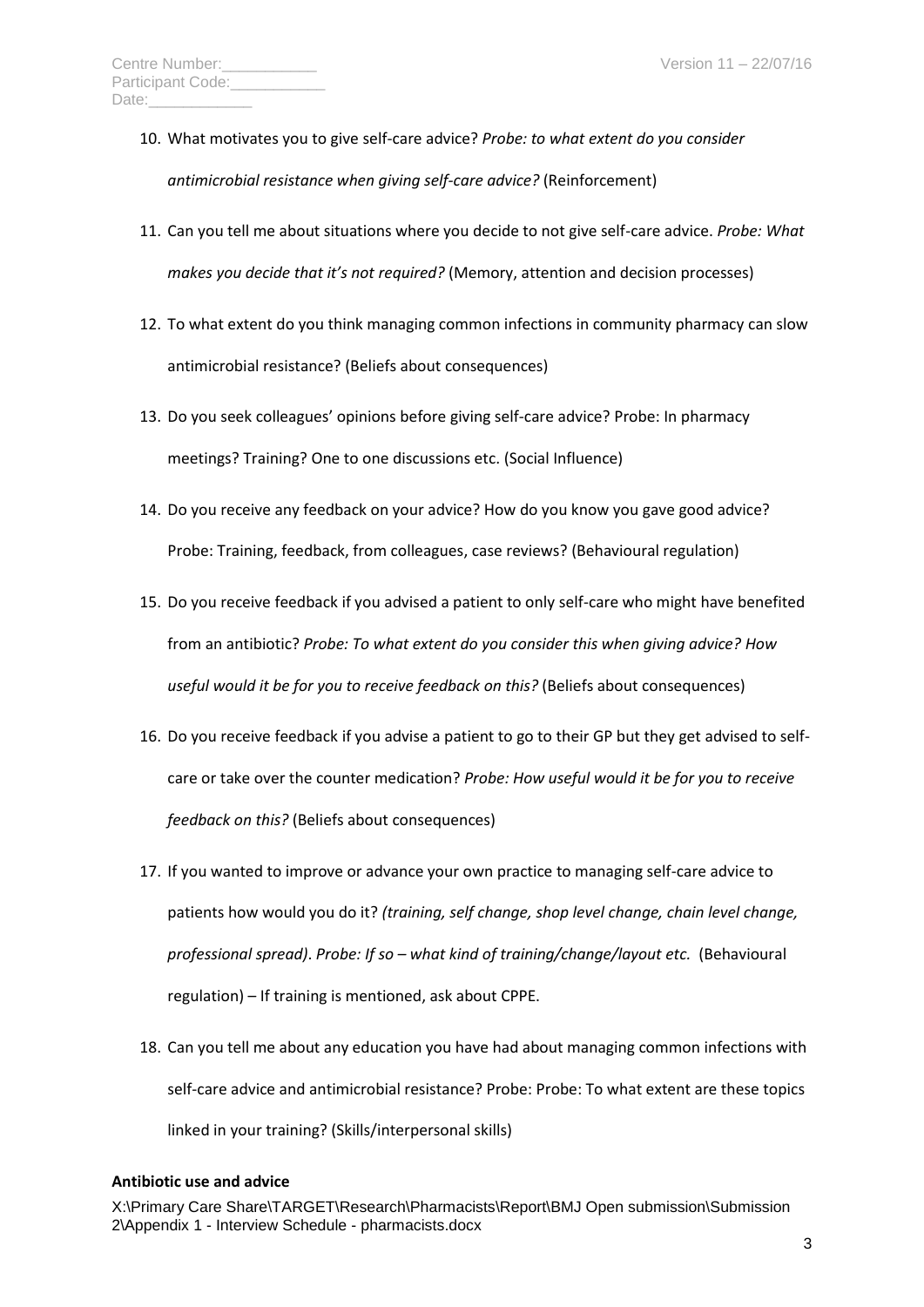- 19. Could you tell me a little about how you currently discuss / raise antibiotic use with the general public? *Probe: IF YES: How do you discuss it? IF NO: Why not? Public taking antibiotics as intended and/or whether should be taking them at all. (Skills/interpersonal skills)*
- 20. What do you think the issues are that make it difficult for the general public to take antibiotics appropriately? *Probe: How do you think they may be overcome? Public taking antibiotics as intended and/or whether should be taking them at all.* (Social Influence)
- 21. What kind of attitudes have you encountered when giving antibiotic advice? *Probe: How satisfied are patients with the advice you give?* (Social influence)
- 22. Is there anything about your professional role that limits your advice to patients about antibiotics? (Social/professional role/identity)
- 23. How do you deal with situations where you suspect a customer has been prescribed antibiotics unnecessarily? Probe: Would you educate them about resistance? (Skills/interpersonal skills)
- 24. Do you think it's an appropriate part of your job to:
	- Consider whether a patient needs an antibiotic?
	- Manage patients who have been refused an antibiotic? (Social/professional role/identity)
- 25. To what extent can you personally help optimise the publics' antibiotic use? *Probe: Is it*

*important to educate the public about these topics?* (Beliefs about consequences)

26. To what extent do you think CRP testing could be used in community pharmacy? *Probe:* 

*would you use it? What about for difficult and demanding patients?*

27. What motivates you to give antibiotic advice? Probe: *to what extent do you consider* 

*antimicrobial resistance when giving antibiotic advice*? (Reinforcement)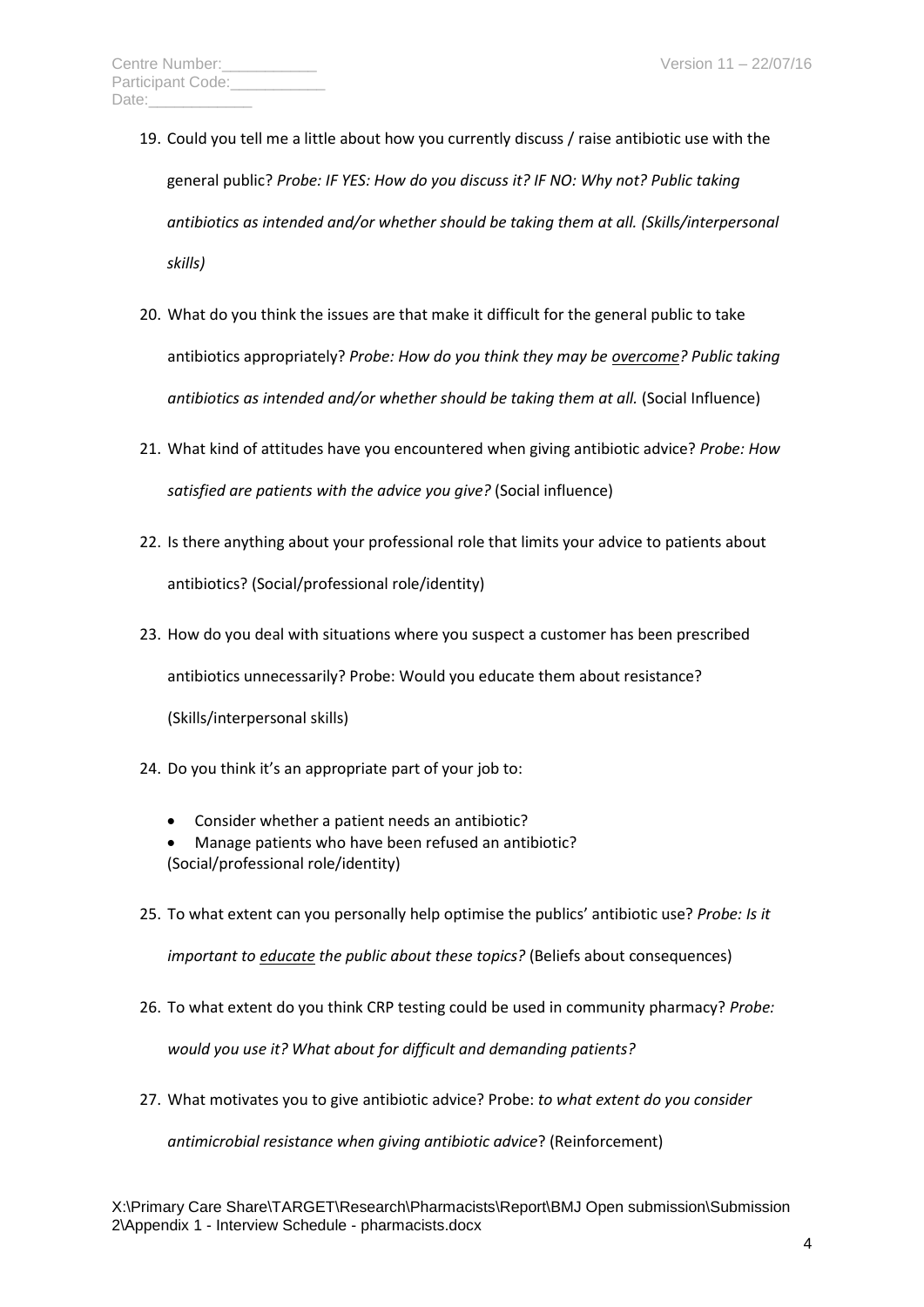- 28. Is there anything that you could do in your role to reduce the number of patients who think they need antibiotics? (Behavioural regulation)
- 29. Could you tell me a bit about what your organisation's (employer's) attitude is to antibiotic resistance? *Probe: How does your organisation communicate this message?* (Social Influence)
- 30. What do you understand by the term "antimicrobial stewardship"? (knowledge)
- 31. Are you aware of local or national antimicrobial stewardship initiatives? Probe: Within your CCG? Within your company? (Knowledge)

## **Section Two – We are now going to discuss suggestions you have for ways we could improve antibiotic use in community pharmacies**

- 32. Are you using or have you used any type of resource to assist you in providing self-care advice to patients? *Probe: Leaflet, posters, campaigns etc.* (Environmental context and resources)
- 33. Are you using or have you used any type of resource to assist you in providing antibiotic advice to patients? *Probe: Leaflet, posters, campaigns etc.* (Environmental context and resources)
- 34. What kind of support, if at all, would you like for providing self-care or antibiotic advice to patients? *Probe: Information/guidance/leaflets/posters etc.* (Skills/interpersonal skills)
- 35. Do you have any suggestions for resources on antibiotic resistance for the general public in pharmacies? *Probe: If not antibiotic resistance what about self-care for uncomplicated infections, or both?* (Skills/interpersonal skills)
- 36. What sort of messages on:
	- 1. resistance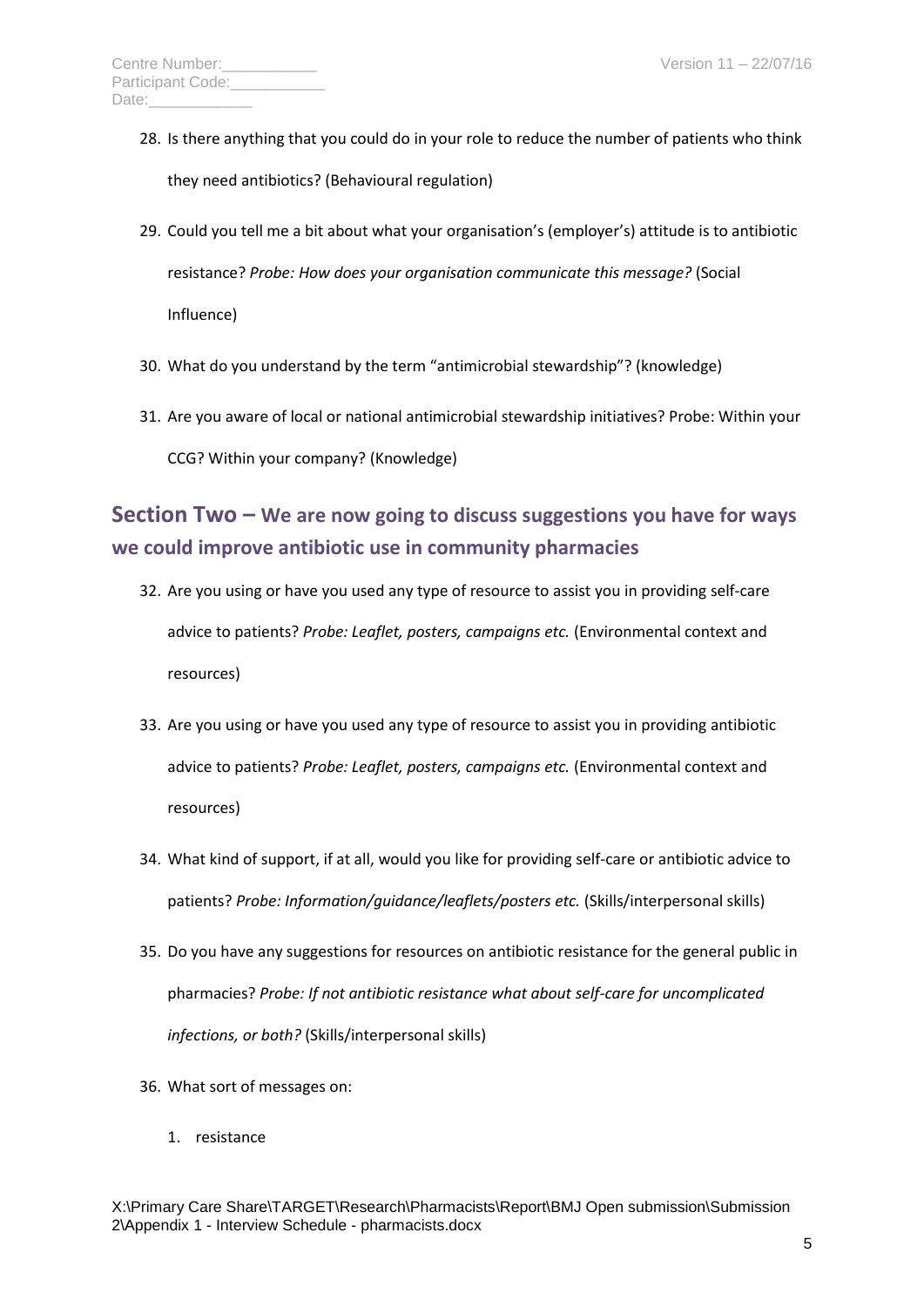- 2. antibiotic use
	- … do you think you would feel most comfortable promoting? (Beliefs about capability )
- 37. Do you think there is a role for back-up/delayed antibiotics in this context? Probe: if yes,

how? Could you facilitate its use? (Environmental context and resources)

38. Do you think there is a role for electronic prescribing in improving antibiotic use in community pharmacies? *Probe: if yes, how? Could you facilitate its use? (Environmental context and resources)*

# **Section Three – We are now going to discuss how you think a resource for pharmacists might be implemented in pharmacies and any potential barriers**

- 39. If a resource was created to aid in
	- a. giving self-care advice
	- b. antibiotic advice
	- c. educating the public about resistance
- do you think you would use it, and why? (Memory, attention and decision processes)
- 40. What do you think would make pharmacists and pharmacist staff interested in using such a resource? *Probe: What would be a good selling point for pharmacists and pharmacies? (reinforcement)*
- 41. Can you foresee any challenges in implementing such a resource? *Probe: follow up on issues e.g. age, time, repeat prescriptions, competing sales, training requirement– how would they overcome them? (Beliefs about consequences)*
- 42. Can you foresee any advantages or benefits with such a resource? *Probe: For the pharmacy, community,* antimicrobial resistance*? (reinforcement)*
- 43. These resources have been developed for General Practitioners to aid them in reducing antibiotic prescriptions for common infections – to what extent do you think they could be

X:\Primary Care Share\TARGET\Research\Pharmacists\Report\BMJ Open submission\Submission 2\Appendix 1 - Interview Schedule - pharmacists.docx modified for use in pharmacies? *(Here, show the participant the Treating Your Infection*